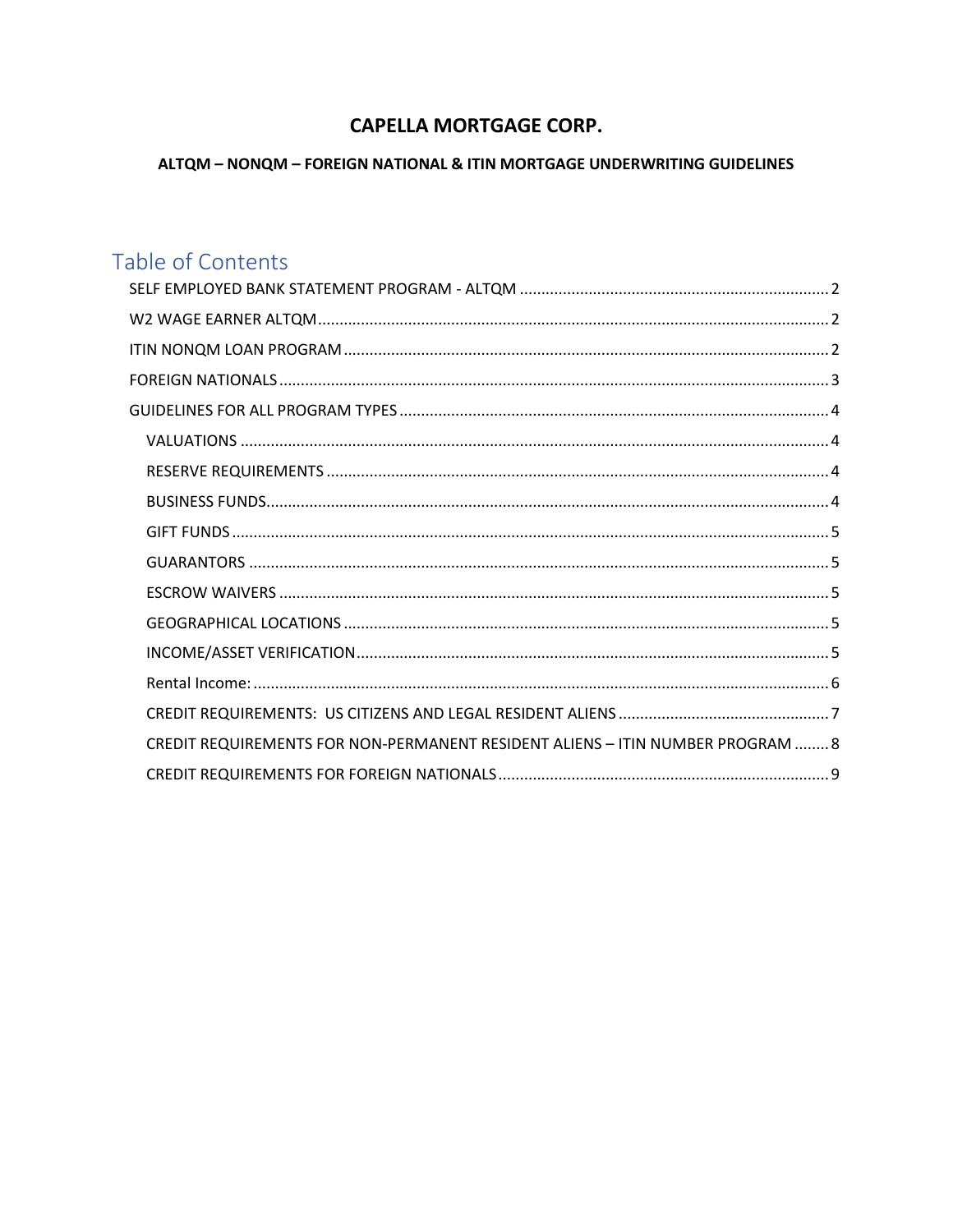## <span id="page-1-0"></span>SELF EMPLOYED BANK STATEMENT PROGRAM - ALTQM

Designed for credit worthy self-employed borrowers (one borrower must be self-employed; may have W2 coborrower)

- Self-employed borrowers are qualified using bank statements for the most recent 12-month or 24-month period
- No tax returns or 4506 required
- Assets must be traditionally documented
- Up to 55% debt to income ratio depending on disposable income
- Loan amounts up to \$4 million
- Credit scores as low as 580 even lower depending on down payment
- Purchase, refinance, or cash-out
- Cash-out up to \$250,000 depends on situation
- Maximum 80% LTV
- Primary, 2nd home, investment property 1-4 unit

## <span id="page-1-1"></span>W2 WAGE EARNER ALTQM

Wage Earner:

- $\bullet$  1-2 years W-2s,
- 30 days paystubs,
- VVOE and Written VOE or Work Number
- processed 4506T.
- The borrower must acknowledge their ability to repay the loan by signing a Borrower Affirmation document at closing.
- Payment Shock Payment shock should not exceed 50% if the borrowers currently rent, or 100% if the borrowers have prior mortgage history.

## <span id="page-1-2"></span>ITIN NONQM LOAN PROGRAM

- U.S. Government ID Card, Matricula Consular ID, or Passport
- 2 Years employment in the same or similar line of work (can be salaried or self-employed)
- 2 Years Tax Returns using their I-TIN number
- Owner Occupant or Investment Land or Commercial Properties OK
- Minimum 20% down payment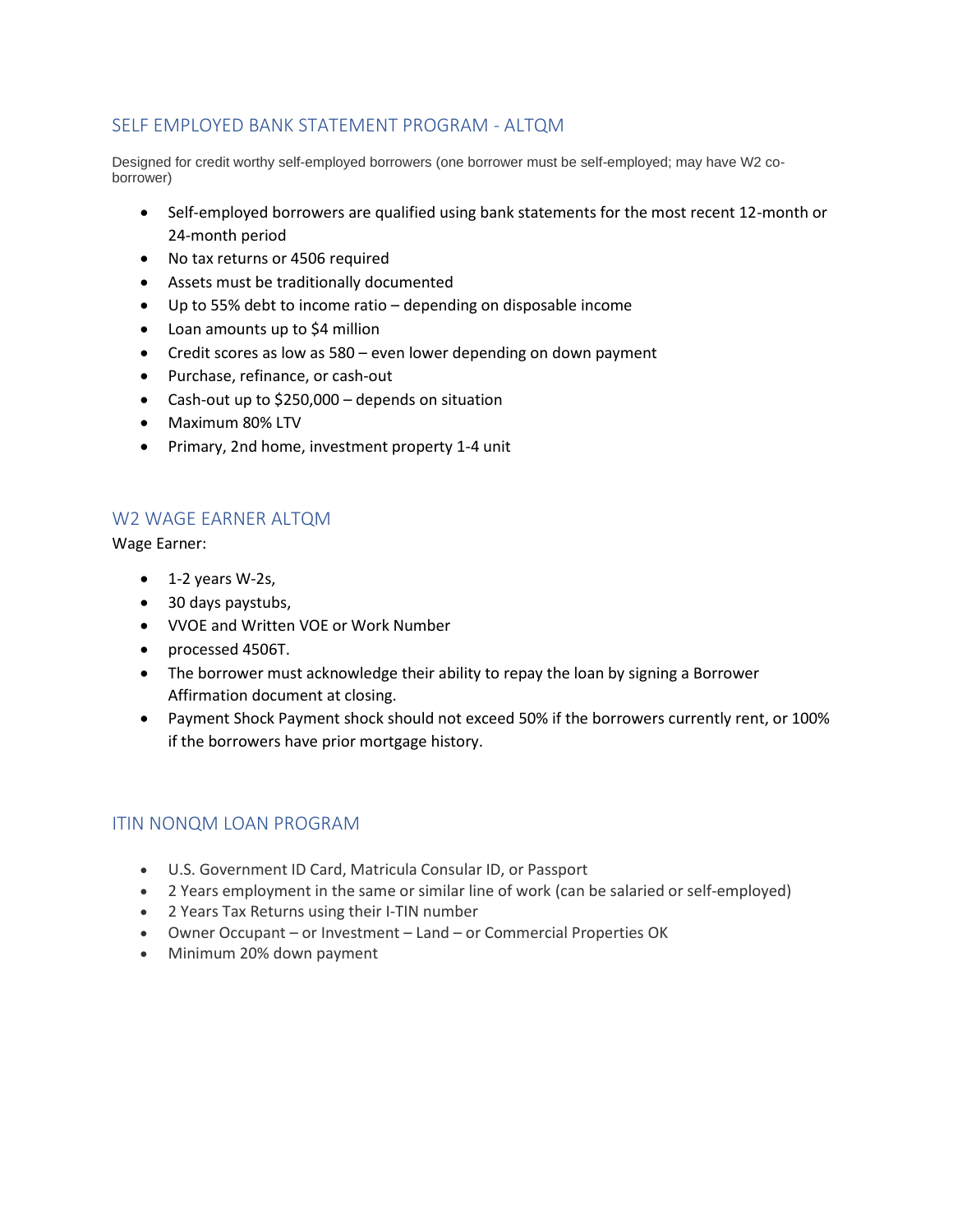## <span id="page-2-0"></span>FOREIGN NATIONALS

## ELIGIBILITY CHECKLIST

Foreign Nationals are a non-US Citizen with a valid passport AND valid visa

o Borrowers who are residents of countries which participate in the State Department's Visa Waiver Program (VWP) will not be required to provide a valid visa. See: [http://travel.state.gov/visa/temp/without/without\\_1990.html](http://travel.state.gov/visa/temp/without/without_1990.html)

o Evidence that the borrower is in the U.S. legally is required, however, no defined length of stay is required.

o Borrower's visa status must be documented to determine eligibility. Alien Status ID Certification must be used to ensure compliance with eligibility requirements.

o Legible copy of a valid passport, including photograph, signature page and evidence of duration of stay permitted for each borrower, and if applicable, a legible copy of a valid visa (including photograph) for each borrower.

o For Canadian and Mexican citizens Capella accepts the following:

o A laser visa card; it is both a border crossing card and a B1/B2 visa, or

o A NAFTA treaty visa (TN, TC, E1 & E2)

o An IRS form W-8BEN, Certificate of Foreign Status must be filed with the IRS (all borrowers). A copy of the Certificate must be retained in the file. \*\*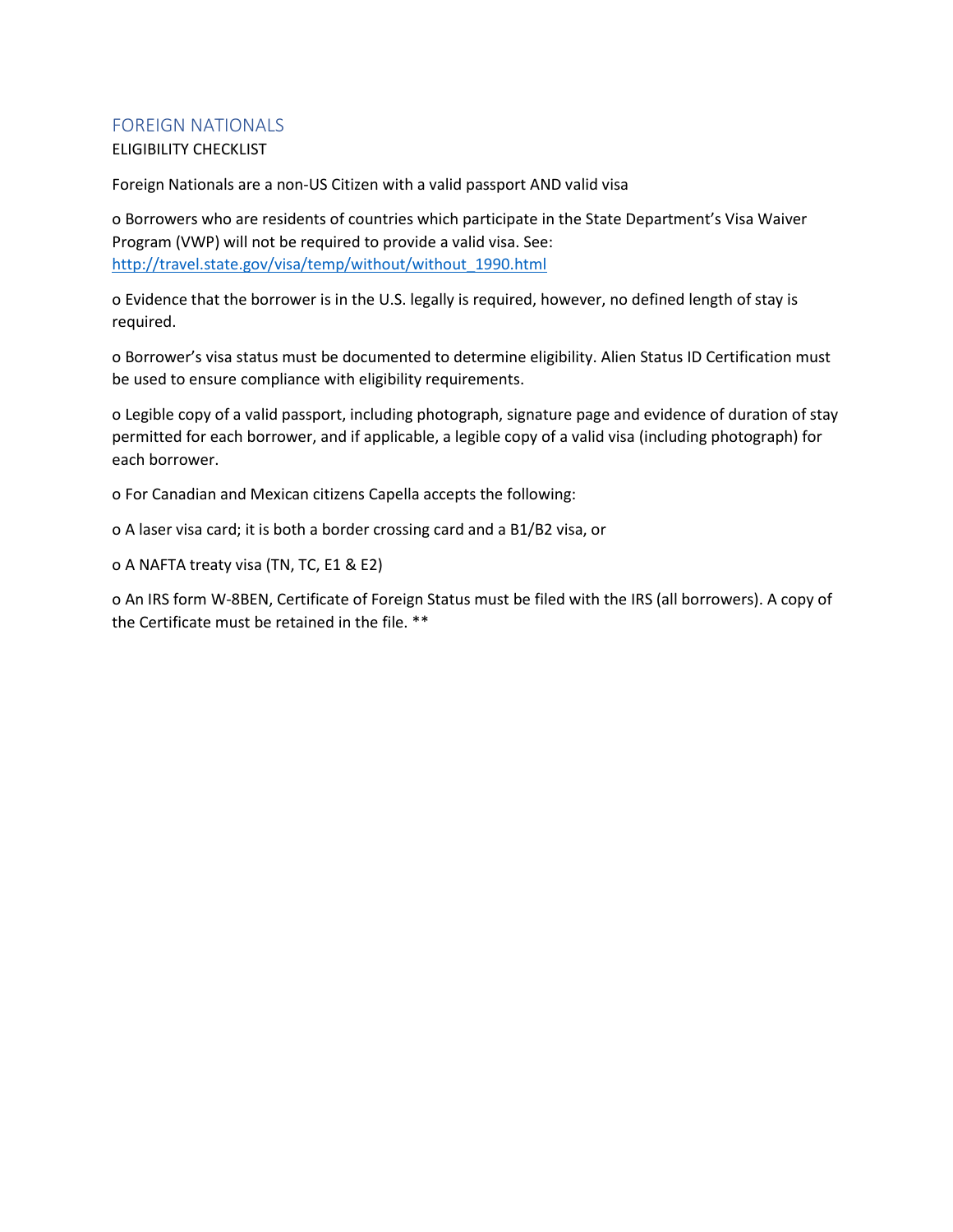## <span id="page-3-0"></span>GUIDELINES FOR ALL PROGRAM TYPES

#### <span id="page-3-1"></span>VALUATIONS

#### APPRAISALS

Appraisal transfers are allowed.

Loan Amount Appraisal Requirement

≤ \$1,000,000 One Full Appraisal – depending on situation and location

> \$1,000,000 Two Full Appraisals – depending on situation and location

All properties For Sale By Owner (FSBO) w/LTV > 75% Two Full Appraisals

Appraisals shall be ordered by Capella Mortgage

HIGHER PRICED MORTGAGE LOANS: Section 35 Higher Priced Mortgage Loans (HPMLs) will be allowed subject to mandatory impound account for 5 years.

#### <span id="page-3-2"></span>RESERVE REQUIREMENTS

6 months minimum for W2 wage earners, Bank Statement program, Foreign Nationals and ITIN borrowers.

Investment properties must show a DSCR of at least 1.15. Less than 1.15 must show additional reserves of 6 months

Lease agreements must be provided for all investment properties

#### <span id="page-3-3"></span>BUSINESS FUNDS

Funds in the borrower's business account(s)  $\leq$  50% of account balance may be counted toward reserves so long as borrower is 100% owner of business (e.g., Sole Proprietor, S Corp, Corporation, LLC) or has written permission in file from other business co-owner(s) regarding use of these business funds (up to 50% of account balance) for reserves.

- PITIA for reserves is the monthly housing expense for a property and includes the following:
- Principal and interest (P&I);
- Hazard, flood, and mortgage insurance premiums (as applicable);
- Real estate taxes;
- Ground rent;
- Special assessments;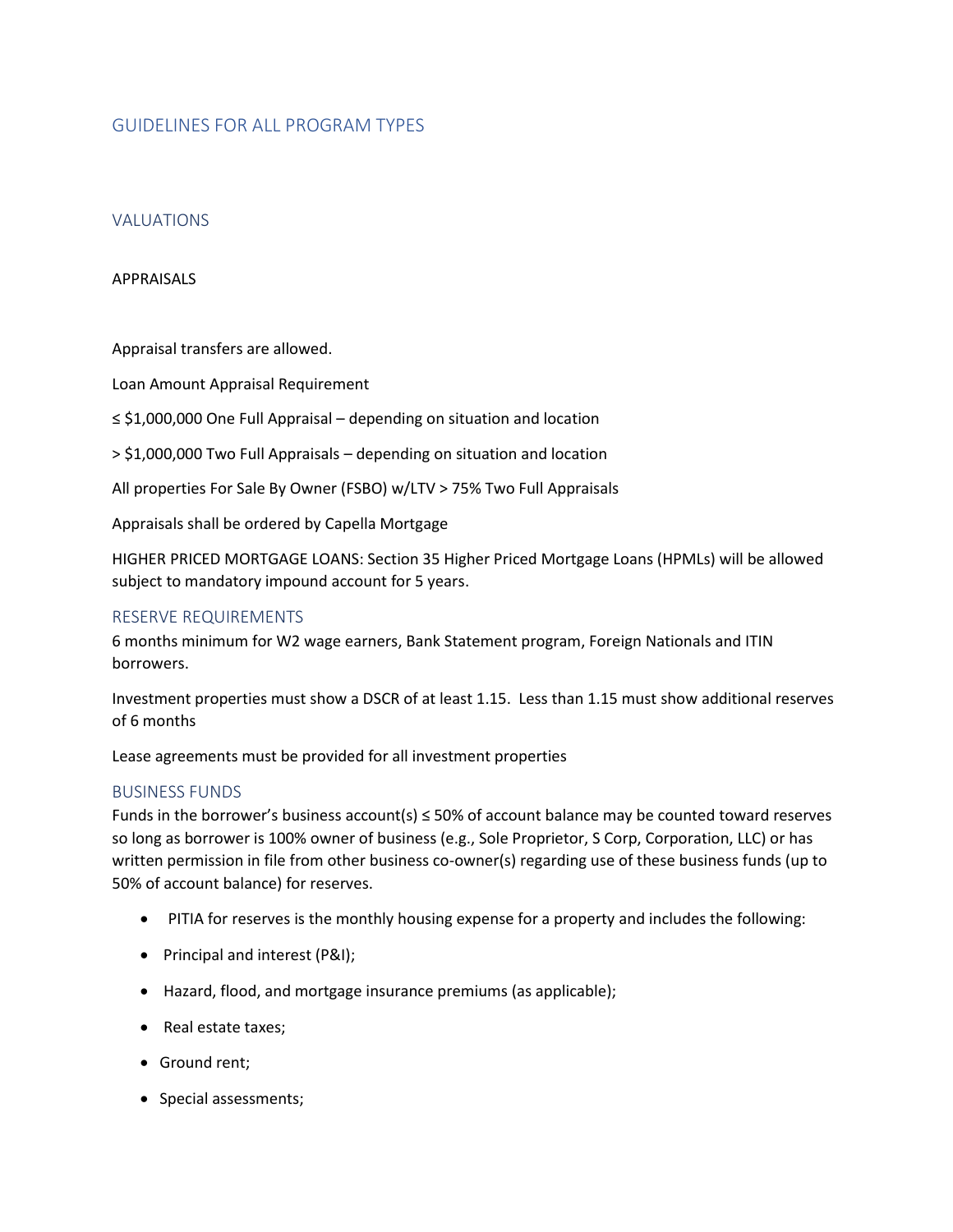• Any owners' association dues (including utility charges that are attributable to the common areas, but excluding any utility charges that apply to the individual unit);

- • Any monthly co-op corporation fee (less the pro rate share of the master utility charges for servicing individual units that is attributable to the borrower's unit);
- • Any subordinate financing payments on mortgages secured by the subject property

#### <span id="page-4-0"></span>GIFT FUNDS

Gift funds and gifts of equity are allowed for all borrowers up to 15% of the 25% down payment requirement or to cover closing costs, whichever is less, but is dependent on the credit score and loan to value and loan amount.

#### <span id="page-4-1"></span>GUARANTORS

Non-occupying co-borrowers are not allowed BUT guarantors are allowed and income from guarantors may be used to supplement income to reduce the debt-to-income ratios to below 43% in situations where the income verification is not fully documented. Approved by senior management on a case by case basis.

#### <span id="page-4-2"></span>ESCROW WAIVERS

None allowed for any borrowers. Servicing shall collect monthly taxes and insurance.

#### <span id="page-4-3"></span>GEOGRAPHICAL LOCATIONS

Nevada, Arizona, California, Texas, New Mexico, Colorado.

Additional restrictions as follows: State specific regulatory requirements supersede all underwriting guidelines

#### <span id="page-4-4"></span>INCOME/ASSET VERIFICATION

#### *Employed Borrowers:*

Most recent paystub including year-to-date earnings (covering minimum of 30 days) and two years W-2s; or Traditional Written Verification of Employment with 30 days of paystubs and 2 years W-2s.

Must have 2 years continuous employment in the same line of work. Gaps of 60 days or less may be accommodated with adequate explanation. W-2 only and/or 1099 transcripts from the IRS are required for the wage earning or retirement income co-borrower. All borrowers must be qualified using current verifiable income, not projected income.

#### *Self-Employed borrowers:*

A borrower with a 25% or greater ownership interest in a business is considered self-employed and must be evaluated as a self-employed borrower. Borrower must document two years current continuous selfemployment with business license. Acceptable business license must be verified by third party such as Secretary of State records or County Records.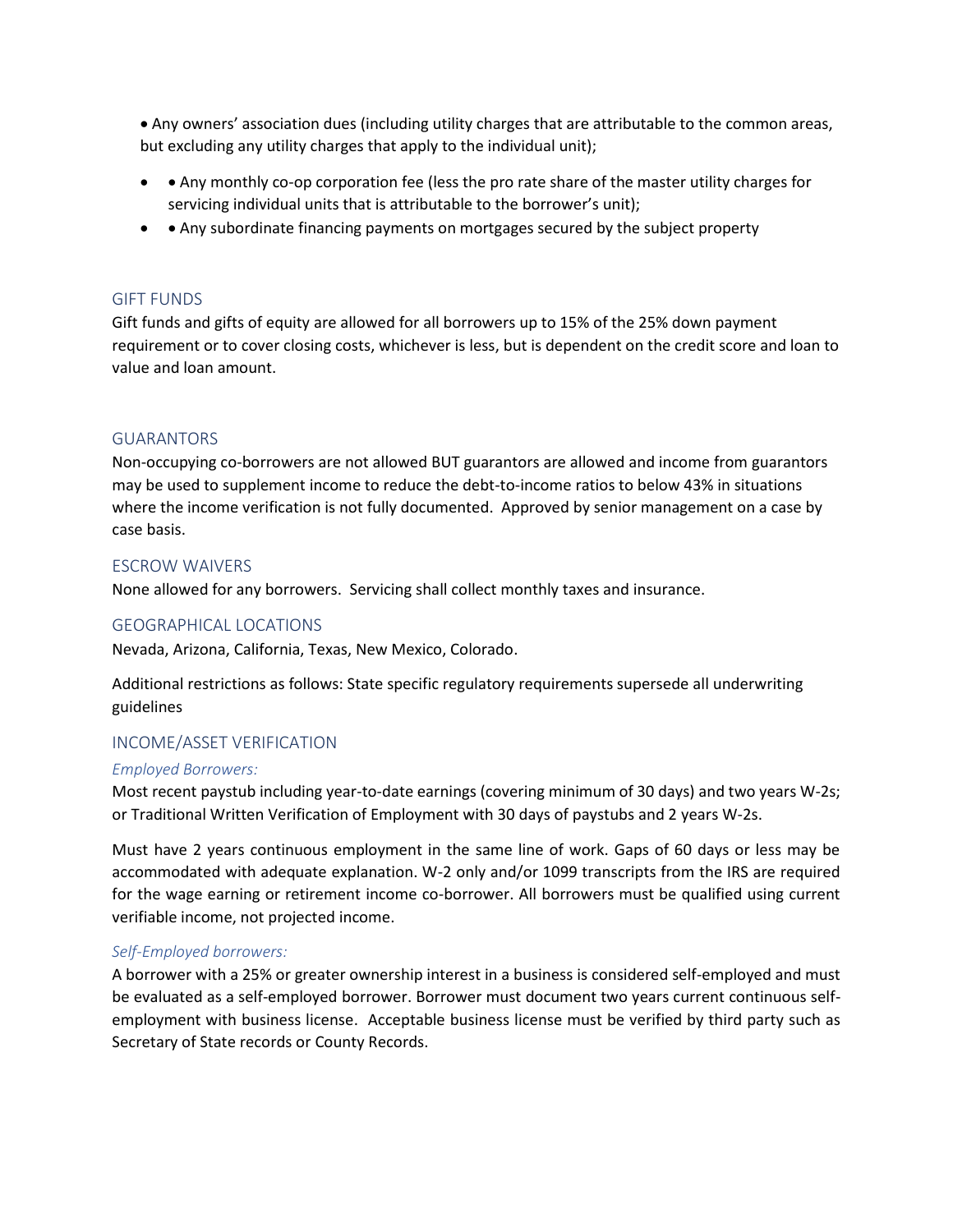#### *Alternative Documentation Program – Underwriting Guidelines*

Borrowers whose self-employment cannot be independently verified are not eligible.

#### *Retirement and Other Income:*

Retirement income and other fixed documentable income is allowed for qualifying income for both a selfemployed borrower and for any non-self-employed or retired co-borrower. Non-taxable income may be "grossed up" by 25%.

#### <span id="page-5-0"></span>Rental Income:

Rental income used for qualification must be documented with lease(s). Use 75% of lease rent amount minus PITIA for net rental income.

#### *Borrower Affirmation for Accurate Income and Debts*

A Borrower Affirmation document must be signed at closing confirming the income and loan terms on the final 1003.

#### *Self Employed Income Calculation*

Bank statements are used to calculate and show consistency of income for the self-employed borrower. If personal and business bank activity are combined in one bank account: Borrower is to provide the most recent twelve (12) months consecutive bank statements from the same account, however, multiple accounts are allowed in certain situations. Request waiver from Capella Mortgage underwriter.

A Profit and Loss (P&L) that is prepared by a CPA or Licensed Tax Preparer must be provided.

Expenses must be reasonable for the type of self-employment. The P&L will be used for qualifying; revenue must be supported by the bank statements provided. Total deposits per bank statements must be no more than 5% below revenue reflected on the P&L.

Example: Revenue per P&L is \$100,000 and total business deposits into the bank account are \$95,000, the loan would meet the requirement. If the deposits were less than \$95,000 the loan would not meet guidelines.

Up to 24 months bank statements may be required at the underwriter's discretion. Income situations that may require additional bank statements for review include but are not limited to: inconsistencies in cash flows consistent with occupation type or seasonal types of self-employment. Examples include seasonal income such as that received by a tax accountant whose primary income occurs in the first half of a year, or large isolated payments such as those received by political consultants or promoters who are paid for a specific events or contracts and have a history of similar types of payments.

If the borrower maintains separate bank accounts for personal and business, then the personal bank statements will be used for qualifying. The borrower is to provide the most recent twelve (12) months consecutive personal bank statements and three (3) months business bank statements (to support the borrower does maintain separate accounts). The deposits will be analyzed and averaged to determine monthly income. If the analysis is inconclusive (e.g. large fluctuations in deposits) a CPA or Licensed Tax Preparer is to provide a P&L covering the twelve (12) month period. When a P&L is provided, monthly income will be determined from the P&L. Up to 24 months bank statements may be required at the underwriter's discretion. For both the combined bank statements and the separate bank statement scenarios, beginning and ending balances will be evaluated and must support the overall transaction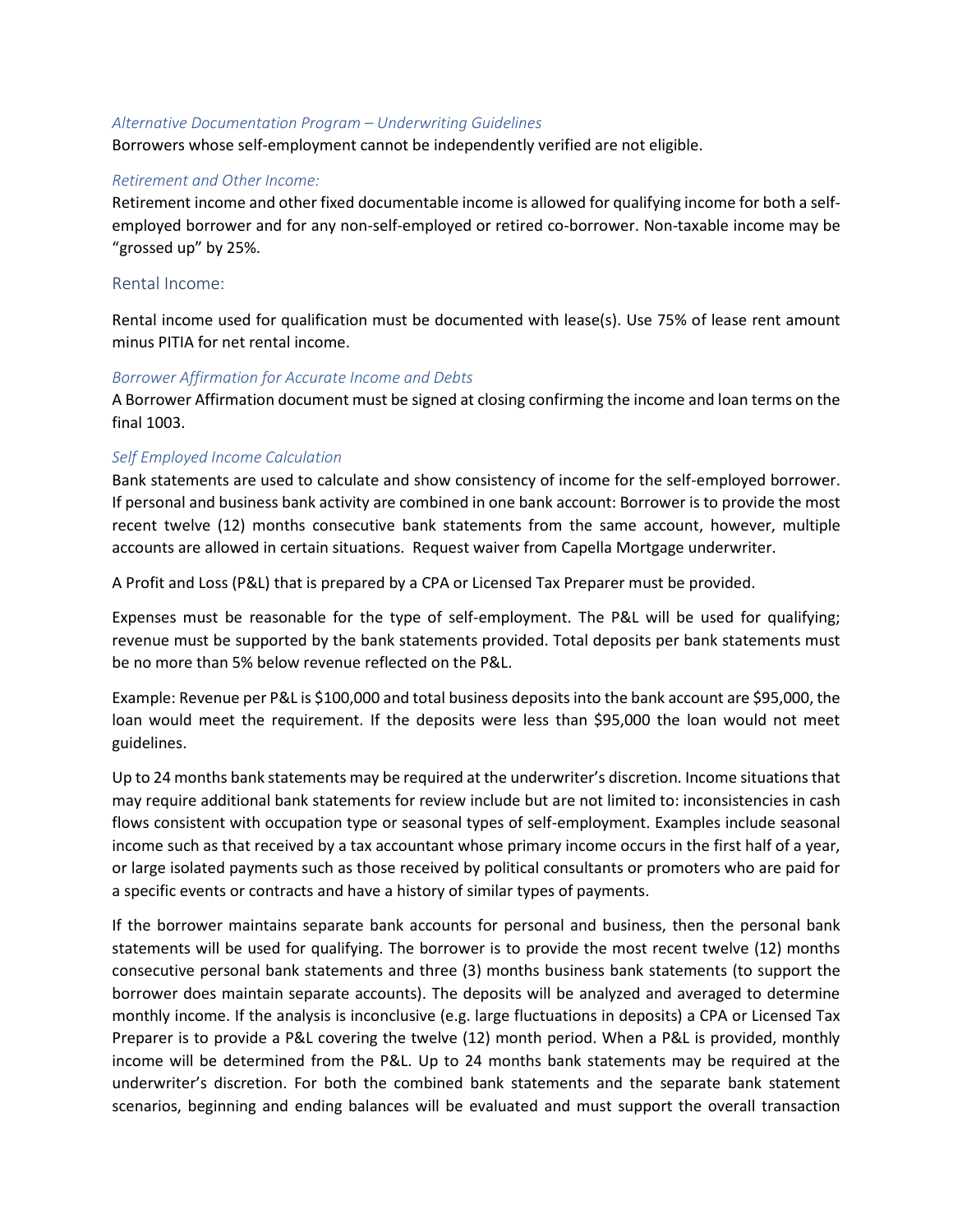requested. Low beginning and/or ending balances may require additional documentation up to and including 1040s, 1065s, 1120s, etc. Option to only use business bank statements If the borrower has separate business and personal accounts and the personal account does not show sufficient deposits to qualify, underwriter may use a third party prepared Profit and Loss (P&L) statement and use the business bank statements (similar to the combined accounts above) and use the bottom line income on the P&L for qualifying. Deposits on the business bank statements must be within 5% of the gross receipts on the third party prepared P&L.

**Non-sufficient funds** Non-sufficient funds (NSF) is a term used to indicate that a demand for payment (a check) cannot be honored because insufficient funds are available in the account on which the instrument was drawn. In simplified terms, a check has been presented for clearance, but the amount written on the check exceeds the available balance in the account. An NSF will be counted against the borrower when the borrower's account is overdrawn. This is the same for "non-sufficient funds" as "over-drafting," whether or not such "overdraft protection" is enabled. Borrower generally may have no more than 3 instances of non-sufficient funds (NSFs) in a 12 month period. Instances can be within a single month or spread out over the 12 month period. Borrower explanation letter is required. Exception: Underwriter may approve > 3 NSFs in certain instances on a case by case basis so long as it is an isolated situation. Exception must be reviewed and signed off by an underwriting manager. Returned check situations (e.g., from borrower's accounts receivable) that cause NSFs will be considered separately from above NSF limits. Returned checks that do not result in a negative balance are not considered NSFs. The bank statements should show a trend of ending balances that are stable or increasing over the 12 month (or other examination) period.

## <span id="page-6-0"></span>CREDIT REQUIREMENTS: US CITIZENS AND LEGAL RESIDENT ALIENS

Each of the following credit components impacts the borrower's ability to repay the loan, therefore NO EXCEPTIONS will be allowed on the following items:

• Borrowers must have a minimum of 2 trade lines on the credit report, but 4 is preferred, unless borrower is an ITIN borrower. Trade lines may be open or closed, with two seasoned trade lines having a minimum 24-month rating and two trade lines with at least a \$5,000 high credit limit. The seasoning and high credit limit requirements may be met with the same trade line. Authorized user trade lines are not eligible for any portion of the credit requirement.

• Bankruptcy, Short Sale, Deed-in-Lieu – Allowed, depending on the situation and explanation.

o Short Sale or Deed in Lieu ≥ 1 years and < 2 years is acceptable with the following compensating factors:

Maximum 70% LTV or existing guidelines, whichever is lower; and

 Additional 6 months reserves required for subject property (this amount is in addition to all other reserves required on the loan)

• Foreclosure – None in the last year, except that: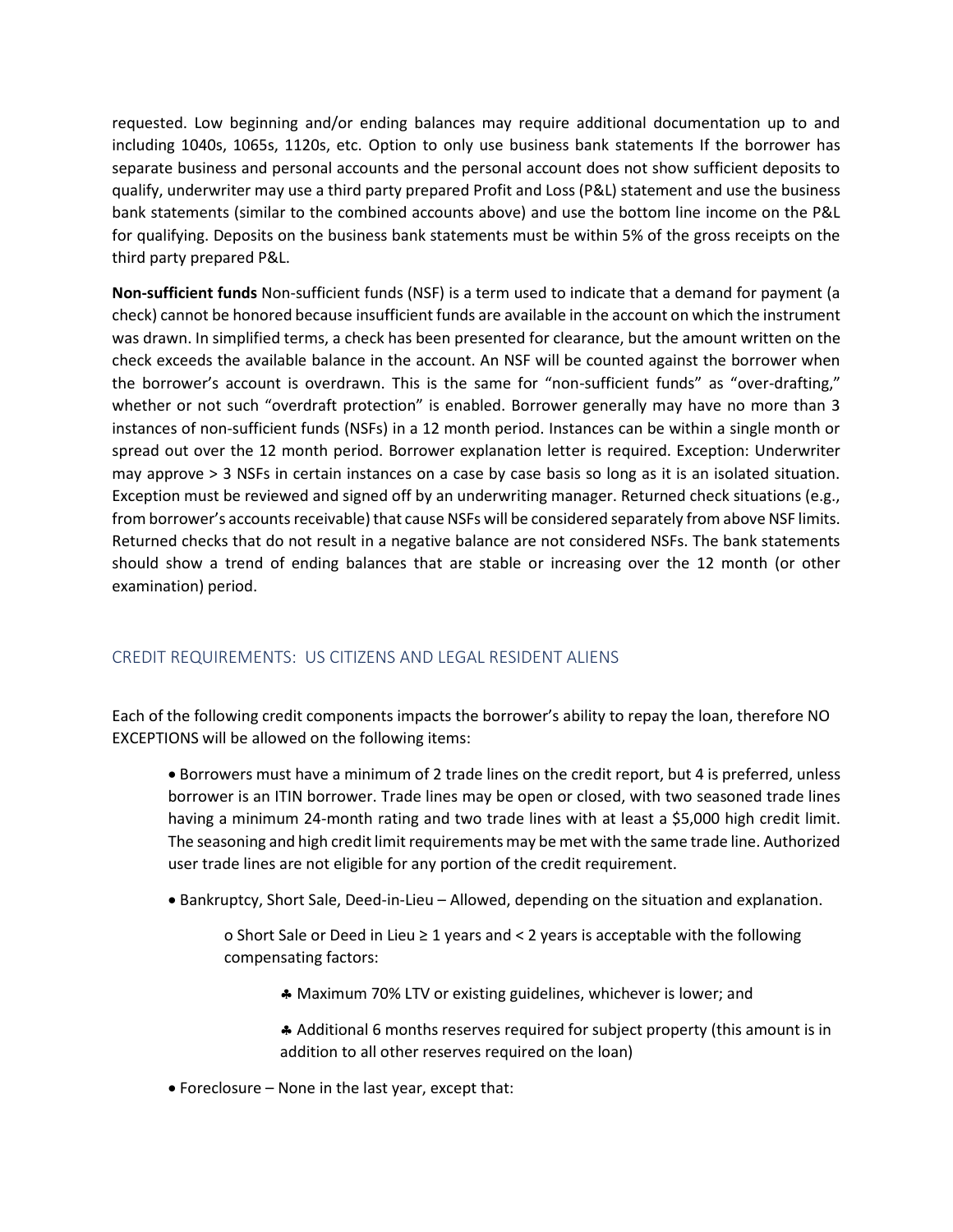o Foreclosure <= 1 year is acceptable with the following compensating factors:

Maximum 50% LTV or existing guidelines, whichever is lower; and

 Additional 6 months reserves required for subject property (this amount is in addition to all other reserves required on the loan)

- Mortgage Lates 0x30 during the past 12 months
- Judgment/Tax Lien/Collections/Charge-Offs Must be paid. New items with a cumulative total > \$5,000 in the last 24 months will exclude the borrower from this program.

Underwriters will evaluate the borrower's liabilities to help assess Ability to Repay. These will include:

- The monthly payment on any simultaneous loan
- The consumer's monthly payment for mortgage-related obligations
- The consumer's current debt obligations, alimony, and child support Underwriters should consider the following:
- Credit limits, usage and overall credit profile Is this consistent with the income established for qualifying purposes?

## <span id="page-7-0"></span>CREDIT REQUIREMENTS FOR NON-PERMANENT RESIDENT ALIENS – ITIN PROGRAM

Each of the following credit components impacts the borrower's ability to repay the loan, therefore NO EXCEPTIONS will be allowed on the following items:

- Borrowers must have a minimum of 2 trade lines on the credit report under their ITIN number. Trade lines may be open or closed, with one seasoned trade line having a minimum 24-month rating and one trade line with at least a \$2,000 high credit limit. The seasoning and high credit limit requirements may be met with the same trade line. Authorized user trade lines are not eligible for any portion of the credit requirement.
- Bankruptcy, Short Sale, Deed-in-Lieu –with letter of explanation approved by Senior Management and must meet these additional requirements:
	- **A** Maximum 60% LTV or existing guidelines, whichever is lower; and
	- Additional 6 months reserves required for subject property (this amount is in addition to all other reserves required on the loan)
- Foreclosure ≥ 0 years and < 4 years is acceptable with the following compensating factors:
	- **A** Maximum 65% LTV or existing guidelines, whichever is lower; and
	- Additional 6 months reserves required for subject property (this amount is in addition to all other reserves required on the loan)
- Mortgage Lates 0x30 during the past 12 months
- Judgment/Tax Lien/Collections/Charge-Offs Must be paid except for medical collections > \$2500 as ITIN borrower do not have access to health insurance. New items – even if they are paid off - with a cumulative total > \$2,000 in the last 24 months (except for medical collections) will exclude the borrower from this program.

Underwriters will evaluate the borrower's liabilities to help assess Ability to Repay. These will include:

• The monthly payment on any simultaneous loan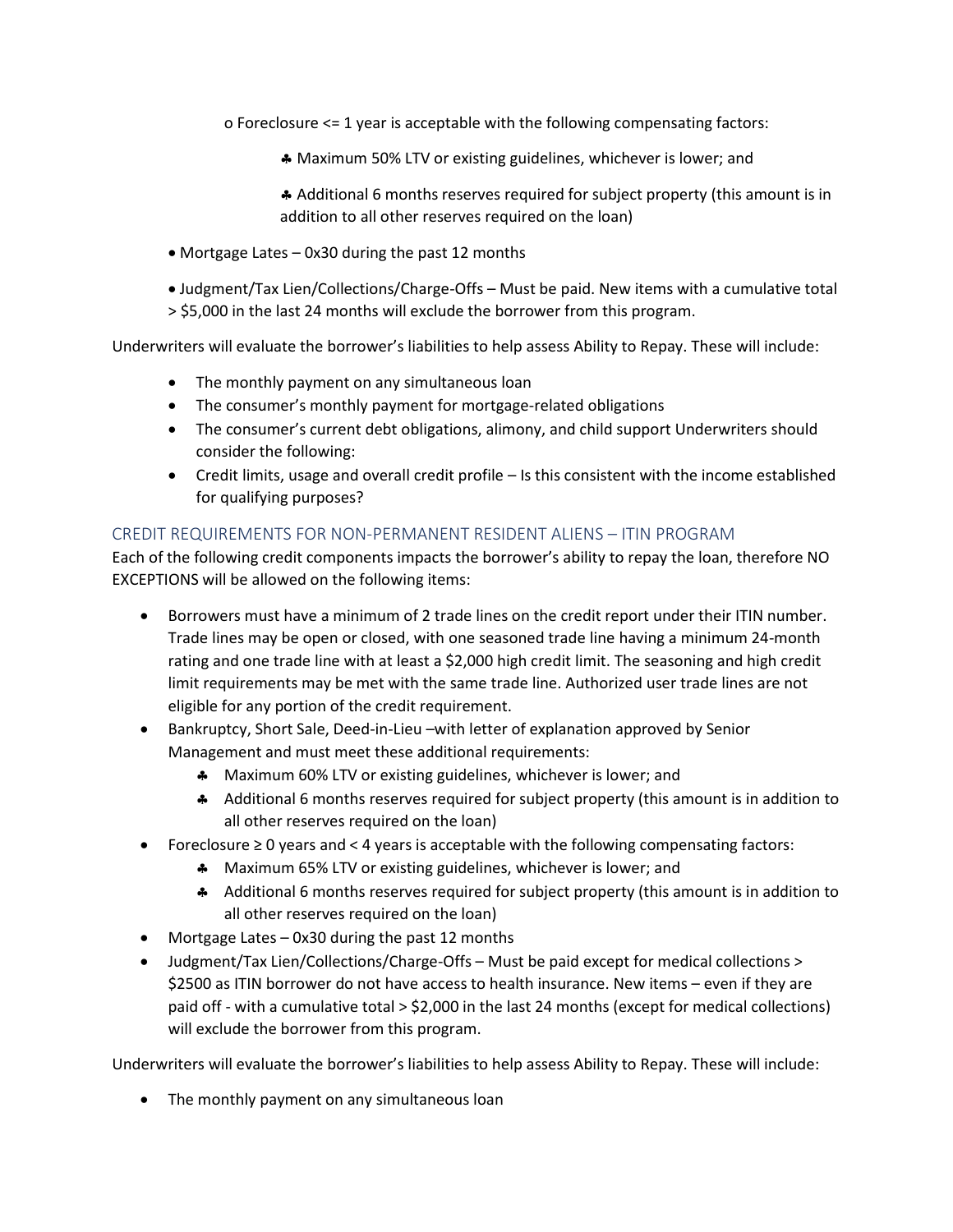- The consumer's monthly payment for mortgage-related obligations
- The consumer's current debt obligations, alimony, and child support

Underwriters should consider the following:

- Credit limits, usage and overall credit profile Is this consistent with the income established for qualifying purposes?
- Amount of down payment, LTV, refinance vs purchase, length of ownership, previous hard money loan with no mortgage lates.
- $\bullet$  If the borrower has a mortgage loan on the subject property with an interest rate  $> 10\%$  and the borrower is current now on their mortgage but has had lates in the past 24 months due to a documented reason, and that reason is no longer in effect, then the loan can be submitted to Senior Management for an exception. However, consistent lates on utility bills, phone bills, or small balance credit cards will most likely result in a denial by Senior Management. Review your client's credit history carefully before asking for an exception from Senior Management.
- Many ITIN borrower's banking history reflect a cultural mistrust of any banking system, therefore down payment funds and reserves may not be in the bank. To prove that the borrower does have the cash saved up, the borrower will have to prove the existence of those funds. There are many ways to do this: borrower can bring funds to the mortgage office to be counted, borrower can take a picture of the funds spread out, borrower can take the funds to the bank and deposit them and bring a receipt to the mortgage office, or the MLO can go to the borrower's home to count the funds. However, it is important that the borrower be able to prove the existence of these funds at the initial application, as sourcing them later cannot prove that the funds were not borrowed. If the funds cannot be sourced at the initial application, then the borrower will have the down payment or equity requirements increased by 5 or 10%, in Senior Management's discretion, based on the loan amount.

#### <span id="page-8-0"></span>CREDIT REQUIREMENTS FOR FOREIGN NATIONALS

A foreign national is defined as someone who lives in another country and visits the United States for brief periods for business or vacation. To be eligible, the borrower must be a legal resident of another country and live and work there. Eligibility:

• Foreign Nationals are a non-US Citizen with a valid passport AND valid visa

o Borrowers who are residents of countries which participate in the State Department's Visa Waiver Program (VWP) will not be required to provide a valid visa. See: [http://travel.state.gov/visa/temp/without/without\\_1990.html](http://travel.state.gov/visa/temp/without/without_1990.html)

o Evidence that the borrower is in the U.S. legally is required, however, no defined length of stay is required.

• Borrower's visa status must be documented to determine eligibility. Alien Status ID Certification (attached to these guidelines) must be used to ensure compliance with eligibility requirements.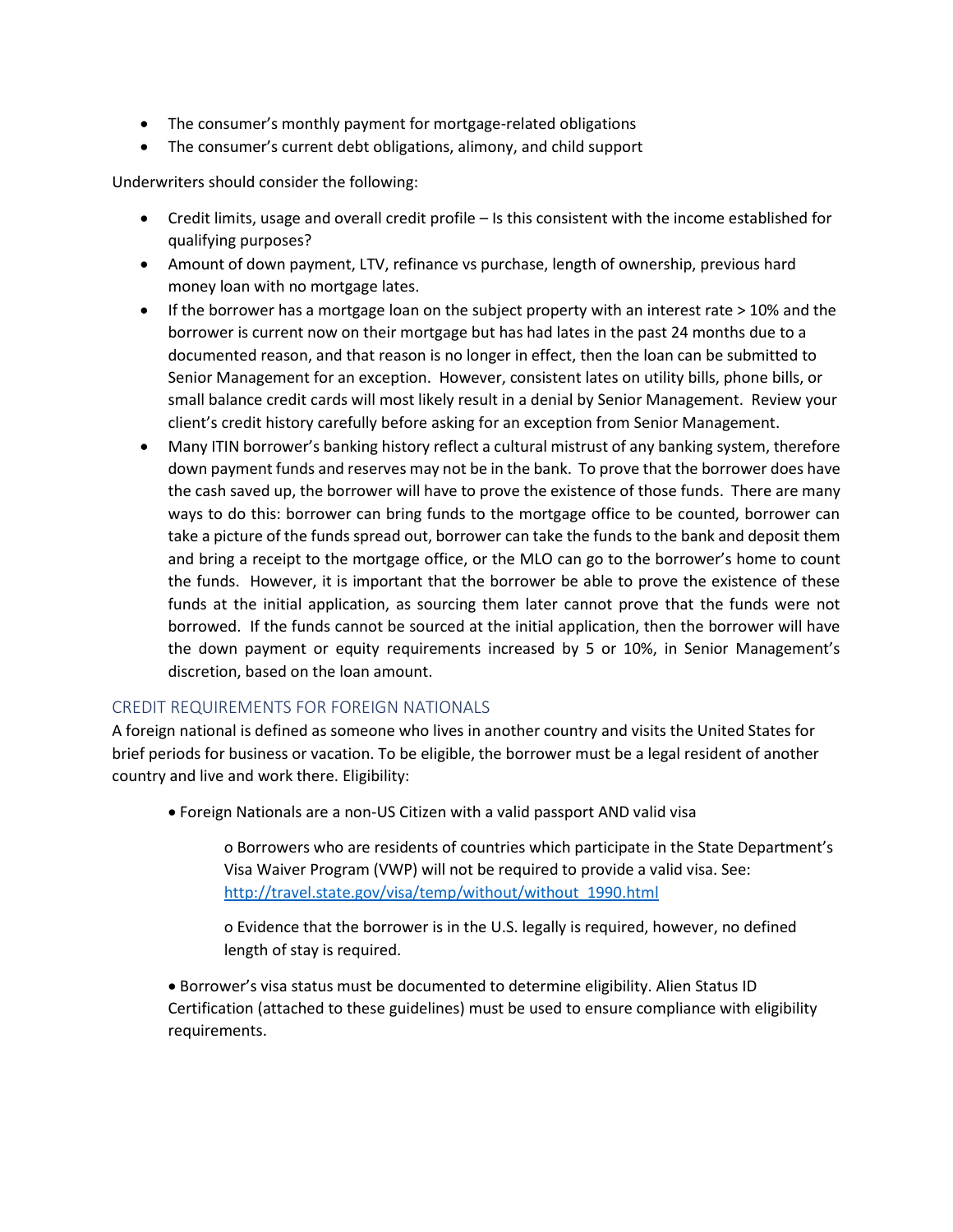• Legible copy of a valid passport, including photograph, signature page and evidence of duration of stay permitted for each borrower, and if applicable, a legible copy of a valid visa (including photograph) for each borrower.

• For Canadian and Mexican citizens, we accept the following:

o A laser visa card; it is both a border crossing card and a B1/B2 visa, or

o A NAFTA treaty visa (TN, TC, E1 & E2)

• An IRS form W-8BEN, Certificate of Foreign Status must be filed with the IRS (all borrowers). A copy of the Certificate must be retained in the file. Property Eligibility:

• Second Homes and Investment Property only

Foreign nationals' financial strength and ability to repay may be documented using their income from their home country and their assets from any country. For example, a German citizen who owns properties in 3 other countries, all paid off with no mortgages, can use those assets to meet reserve requirements or as asset depletion reserves (subject to asset depletion requirements below) as long as there is sufficient documentation proving those assets and their mortgage balances.

Sufficient documentation may include:

- property ownership tax records in the name of the borrower,
- tax returns from their home country or other country showing the existence of the assets and the amount of mortgage interest paid
- mortgage statements showing the address of the property and the mortgage balance and interest rate

Credit Requirements:

- Borrowers do not need any trade lines in the US
- Bankruptcy, Short Sale, Deed-in-Lieu, Foreclosure None in the US
- Maximum 70% LTV or existing guidelines, whichever is lower; and
- Additional 12 months reserves required for subject property (this amount is in addition to all other reserves required on the loan)
- Mortgage Lates 0x30 during the past 12 months on US owned properties

• Judgment/Tax Lien/Collections/Charge-Offs – None outstanding, all must be paid. New items with a cumulative total > \$2,000 in the last 24 months will exclude the borrower from this program. Underwriters will evaluate the borrower's liabilities to help assess Ability to Repay.

• Borrower MUST prove sufficient assets in his home country or other countries to qualify for this program. Assets consist of available liquid funds held in a bank, stock market, money market, mutual funds, gold or silver held by an institution, real estate, commercial real estate, employment income, etc. Any borrower having a difficult time proving his net worth may request a review of his situation by Senior Management.

Escrow Accounts: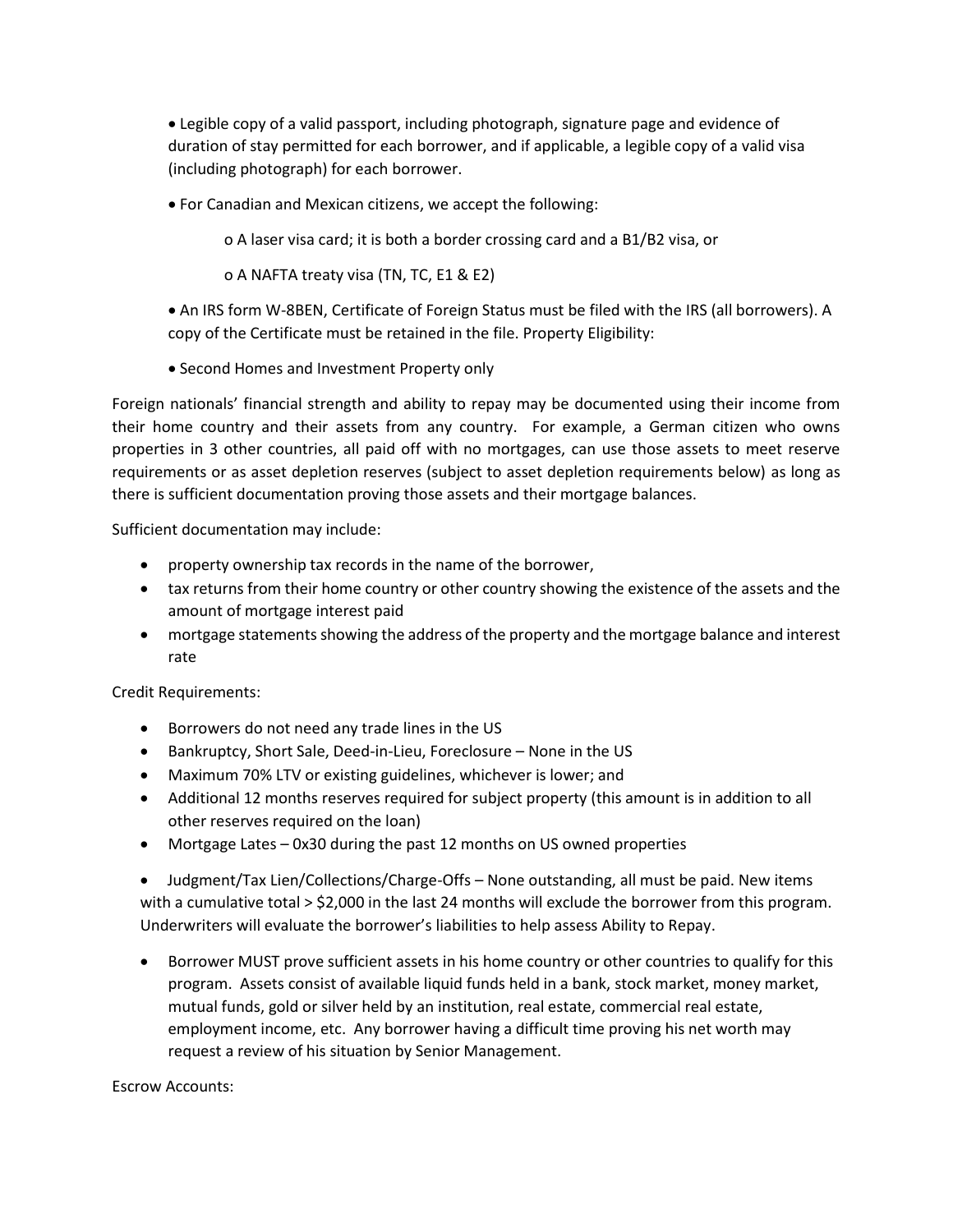• Taxes and insurance must be impounded, unless prohibited by law.

Mortgage Payment - ACH

• Due to frequent travel outside the U.S., it is required that all Foreign National borrowers establish an ACH debit for mortgage payment from a U.S. bank.

Credit Score:

• A credit score is not required, unless a U.S. credit report is available; see below.

Credit Criteria:

• If the borrower has a valid SSN or Tax ID, a traditional U.S. credit report is required

• Borrowers that have established credit in the U.S. must comply with the profile listed in this section.

NOTE: If a credit report is not available, a minimum of one original credit letter must be obtained from a financial institution located in the country of origin or 3 credit references.

o The credit reference letter, on the financial institution's letterhead must include contact information, borrower's name and account number, detailing the types and lengths of the institution's relationship. The account with financial institution must have been opened at least two (2) years.

o Credit reference letter must be an original on institution letterhead and reflect telephone number, address, and website. It should be written in borrower's native language and any money amounts should be reflected in national currency. The letter must be translated into English.

#### Documentation

- Documents signed by borrowers outside of the United States must be notarized by a U.S. embassy or consular official. The certificate of acknowledgment must meet the standard notarial requirements and must include the embassy or consular seal.
- Power of Attorney (POA) is not allowed. Translations:
- All documents must be translated into English by an independent third-party translator. Copies of the original document and the translation will be required.

Verification of Assets and Seasoning Requirements

Required assets for loan qualification include down payment, closing costs, and reserves. All assets used for qualifying must be seasoned for 12 months (see Assets). To the extent that required assets are verified as seasoned within a bank on the "Acceptable Bank List" there is no further seasoning requirement within a U.S. bank or financial institution. (See Acceptable Bank List at the end of these guidelines)

Down payment, closing costs and reserves (per reserve table in Assets) must be verified with a VOD or computer bank statement as deposited in a U.S. bank prior to closing. If asset documentation (12-month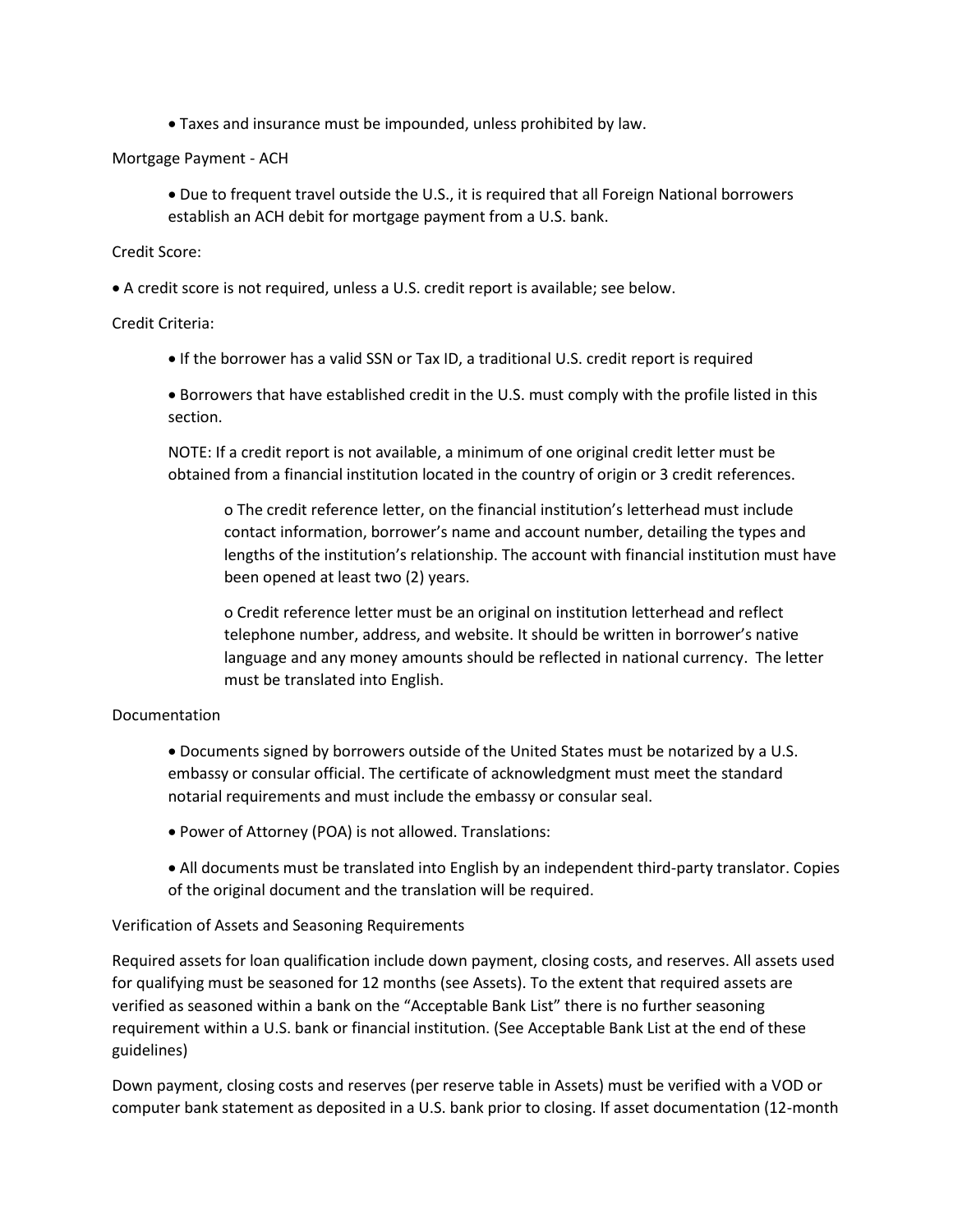seasoning) is provided from a bank that is not on the "Acceptable Bank List" then the following verification and additional seasoning requirements apply:

• At least 75% of the required assets must be verified with computer bank/asset statement(s) as deposited in a U.S. bank or other regulated U.S. financial institution and seasoned for a period of 6 months prior to closing.

o If transfer to U.S. account occurs within 12 months prior to closing, then supporting documentation concerning source and transfer is required.

o Transfers occurring greater than 12 months prior to closing do not require supporting documentation.

• Up to 25% of the required assets may be paper-trailed from a financial institution in the borrower's home country:

- $\circ$  The borrower must provide the last 3 bank statements or most current quarterly statement, together with a copy of the Wall Street Journal's conversion table as of the same date as the bank statements, for the purpose of converting the borrower's foreign currency to U.S. dollars.
- $\circ$  The underwriter must provide a statement outlining the beginning and ending balances of all foreign bank accounts converted to U.S. dollars. Large deposits are handled per FNMA guidelines.
- $\circ$  Borrower must provide proof of transfer of the remaining funds (up to 25% of required assets) from the home country to a U.S. bank prior to closing.

Income Verification: N/A Additional Restrictions – the following are not allowed on the Foreign National program:

- Borrowers with diplomatic immunity
- Non-occupant co-borrowers
- Gift funds
- Gift of equity, non-arms-length transactions, FSBO (for sale by owner) transactions